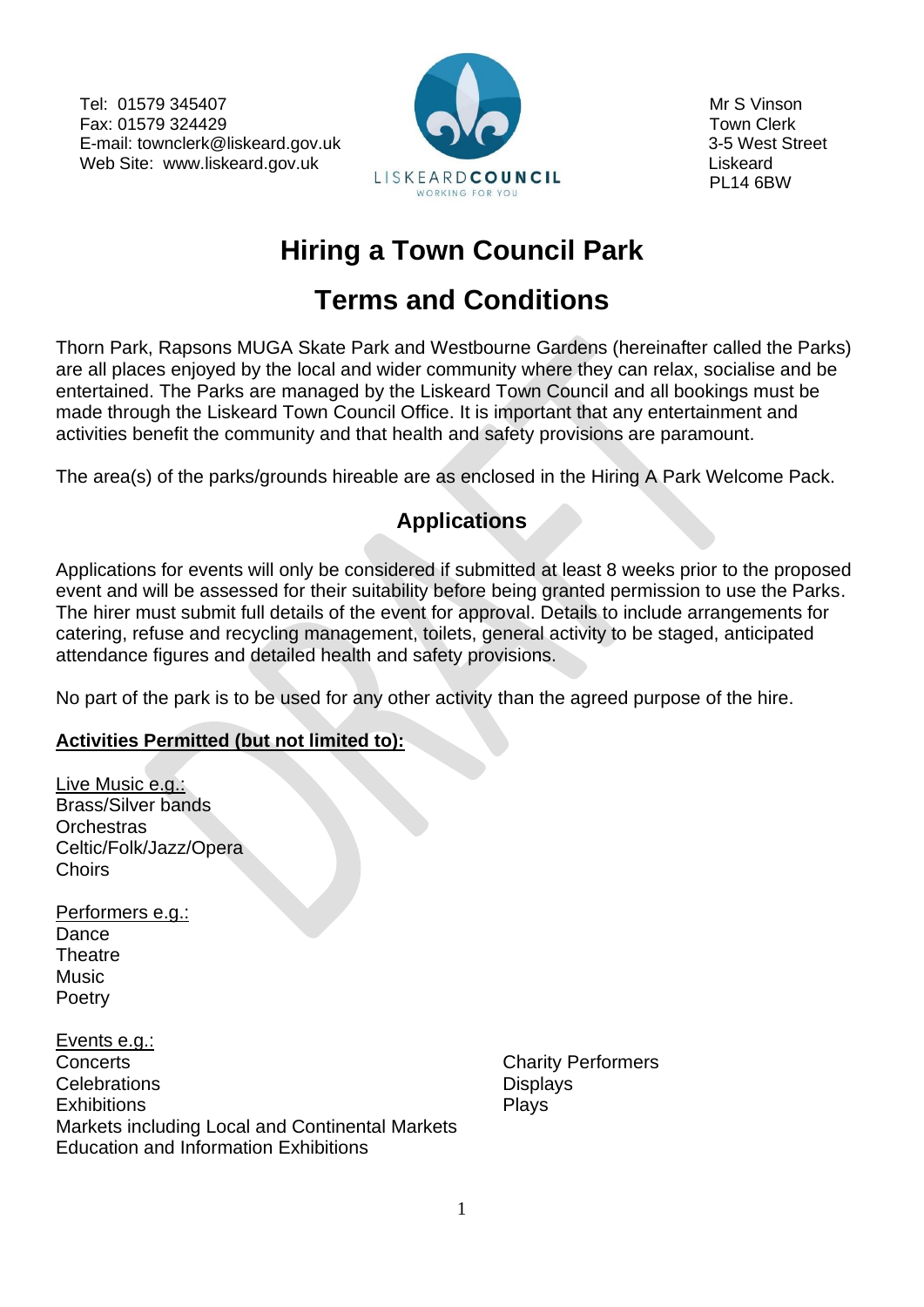#### Charity Fund Raising Activities and Events:

The Liskeard Town Council encourage fundraising activities and entertainment. Charities seeking only to collect funds will be accommodated on nominated collecting points which will be agreed in writing by the Liskeard Town Council.

Further information on fundraising legally and responsibly can be found here: <https://www.gov.uk/guidance/fundraising-legally-and-responsibly#methods-of-raising-funds>

#### Commercial Activities

Private companies wishing to use the Parks for promotional purposes will be accepted at a commercial rate as agreed. Commercial activities must not impact on the overall enjoyment of the Parks for the public. If a commercial activity is deemed inappropriate both Cornwall Council and Liskeard Town Council reserve the right to refuse similar activities in the future.

#### Political Activities:

Any such activities shall only be permitted with the prior consent of Cornwall Council and will be subject to the controls as Cornwall Council and/or the Liskeard Town Council wish to impose following receipt of any comments/recommendations of the Management Group. In any event access to the gardens will not be restricted to any particular party or group.

#### **Activities Not Permitted:**

- Activities using heavy plant and machinery such as Fun Fairs, Steam Fairs, and Steam Engine Displays
- Activities that will or are likely to cause damage to the surface and/or underlying material fabric of the Parks and/or furniture
- Activities likely to cause excessive noise or other form of nuisance or to be offensive to morals or otherwise
- No launch of lanterns or balloons shall take place, this includes all airborne launched lanterns, latex balloons and similar free-floating devices that are not under control once launched, any such device containing a naked flame, fuel cell, helium gas or similar elevation mechanism and includes any item described as biodegradable.
- Activities due to size or nature is likely to be controversial or contentious and/or impact the rest of the Town unless Cornwall Council have been consulted and granted written authority prior to the Activity taking place
- Any permitted Activities over fourteen (14) consecutive days in any one (1) calendar year shall require an approved licence from Cornwall Council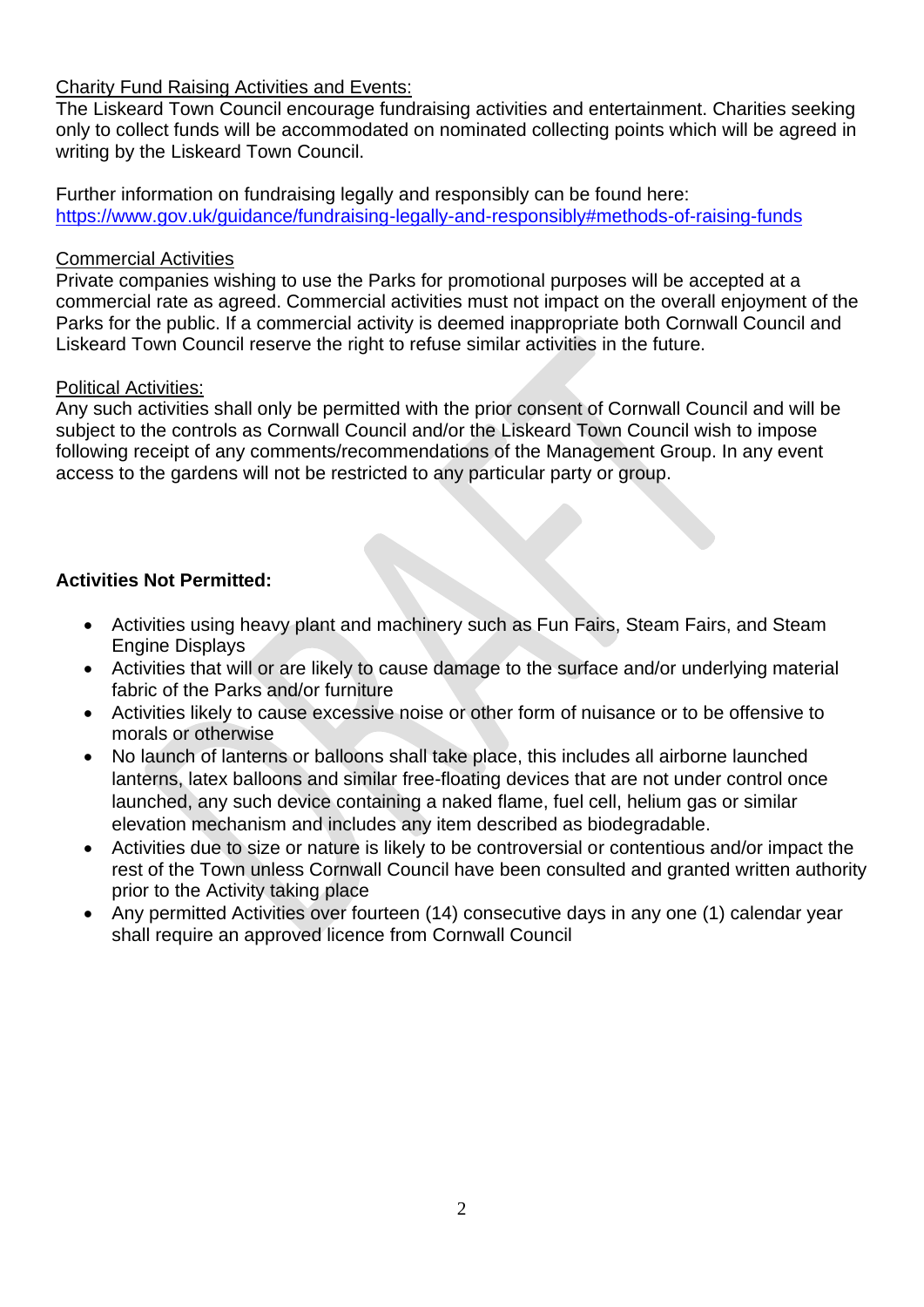## **Hiring sessions**

The hirer must publicise start and finish times of the event.

Standard session time 9AM -9PM. Additional hours negotiable on application*.* 

## **Eligibility for Hire**

| <b>Standard Hire</b>                                  | <b>Commercial Hire</b>                                                                     |
|-------------------------------------------------------|--------------------------------------------------------------------------------------------|
| Available to charities and not for profit<br>bookings | Businesses using the parks to promote<br>products/services or holding chargeable<br>events |

# **Payment and deposit**

Payment terms apply to commercial hire:

50% deposit of the total fee will be required before a reservation can be confirmed. Provisional bookings whereby the Liskeard Town Council have not received the deposit along with the completed application ONE MONTH before the proposed event may be re-let Full balance to be settled 14 days prior to the booking

## **Cancellation**

Both Liskeard Town Council and Cornwall Council shall acting reasonably have the right to withhold permission or cancel any activity to be carried out in the Parks. Our decision to cancel will be final and any fee paid by the hirer will be refunded.

In the event the hirer cancels the booking, the following charges will apply:

More than 28 days notice NIL 14 – 28 days notice 50% of balance or deposit Less than 14 days notice 100% of balance

In the event the of a late cancellation due to bad weather conditions no charge will be made unless Liskeard Town Council has incurred unrecoverable expenditure. If so, the hirer will be charged to cover the costs.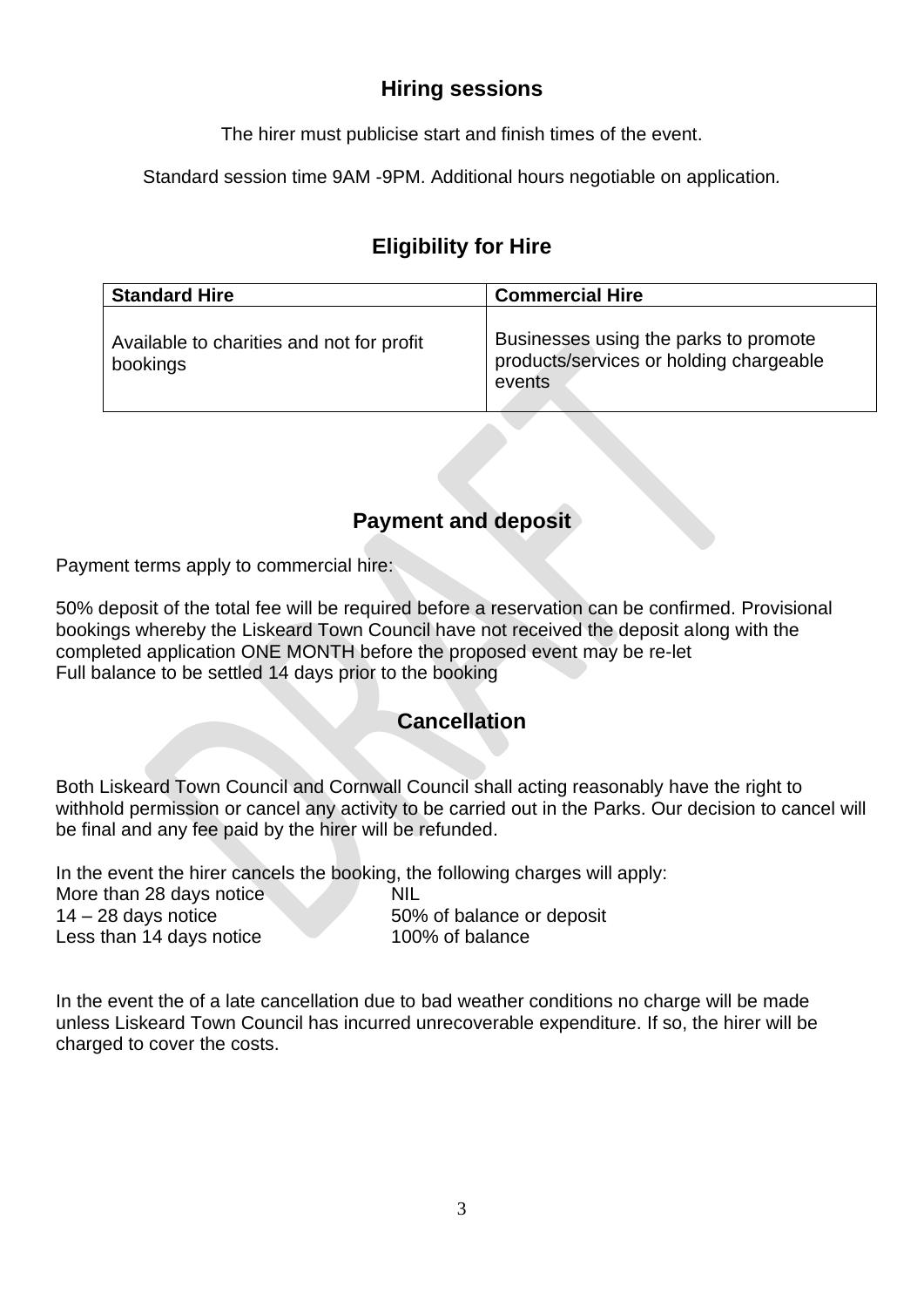## **Refuse, recycling and cleaning**

Liskeard Town Council expect the parks to be returned in the same state to before the commencing of the hire and for all refuse to be removed from the Park at the end of the event. A minimum cleaning charge of £50.00 will be added to the hire cost and refunded only if the Liskeard Town Council deem the state and cleanliness of the Park to be acceptable and no further cleaning will be required. Whereby the state of a Park is not deemed acceptable and additional cleaning is required by Liskeard Town Council there will be charges at a minimum of £15.00 per hour.

**Liskeard Town Council has signed up to the Plastic Free Liskeard campaign and has committed to ban all single use plastics from its premises by 2020.**

**This includes items such as plastic cups, plates, spoons etc. We have an expectation that you will think carefully about your meeting or event and find alternatives to single use plastic items.**

**Please also take care to recycle as much of the waste generated by your activities as possible.**

**All equipment belonging to, or supplied by, the hirer and brought on to the area or left on the premises are at the owners/organisers risk and must be removed at the end of the hiring.**

## **Generators and Electrical or Gas Equipment**

All generators, electrical equipment and gas appliances are required to have a current safety test certificate and be operated in accordance with recognised best practice.

#### **Advertising**

Specific event with temporary advertising up to 10 days in advance of the event subject to availability. Any advertising signage or boards must be approved by Liskeard Town Council prior to erection.

If any signs have been erected they must be removed as soon as the event has finished. If they are not removed an invoice will be raised to reflect the cleaning charges as stipulated in in Refuse, recycling and cleaning above.

#### **Insurance and Indemnity**

Event organisers must have and provide a current policy of insurance in respect of Public Liability or Third Party risks (including products liability where appropriate). Organisers will be required to produce evidence of their insurance cover together with that of any exhibitor, subcontractor, caterer, band/dance group etc. who they have instructed/authorised to appear at the event.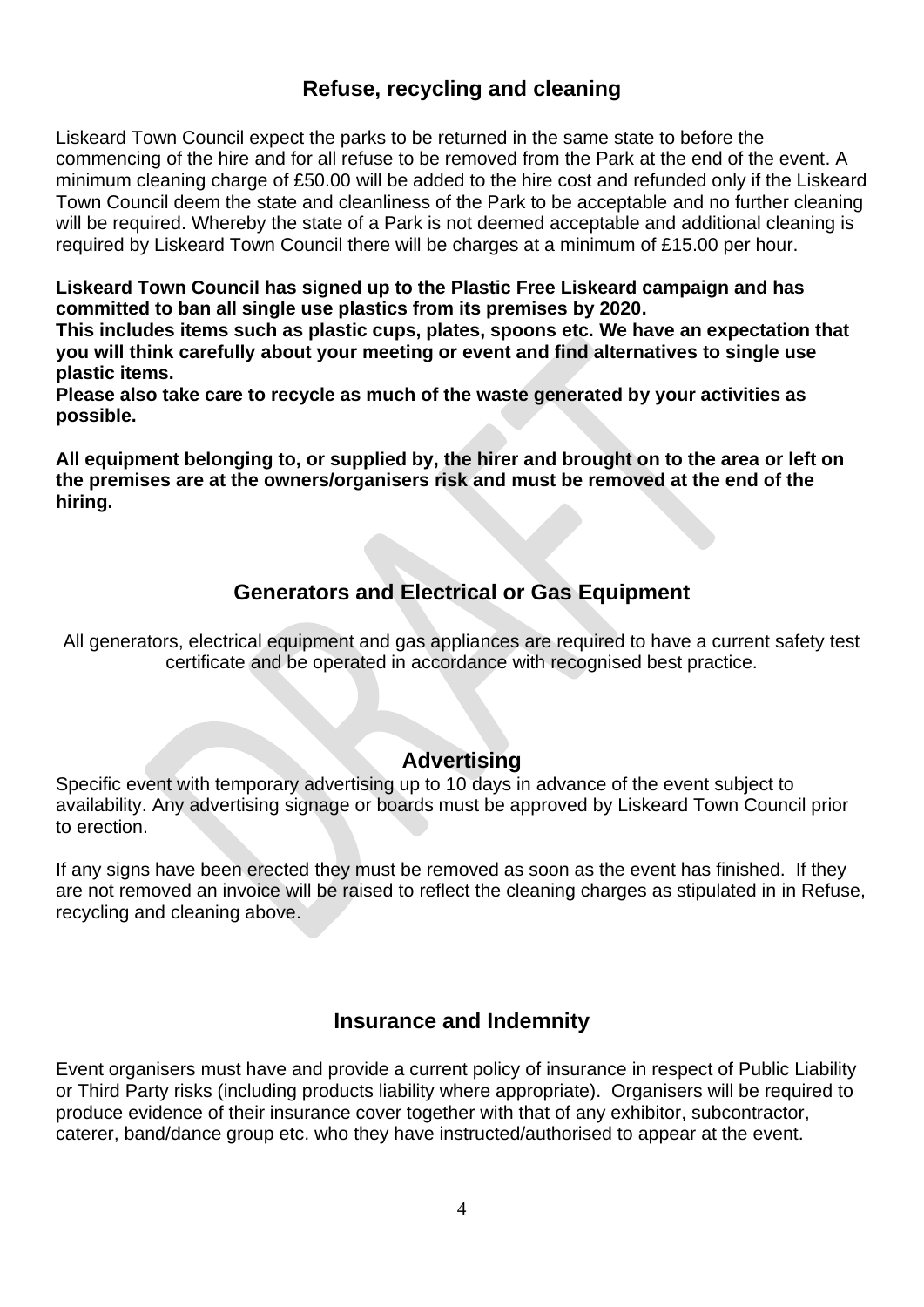Liskeard Town Council stipulates the limit of indemnity shall not be less than £5 million, however it remains the organisers responsibility to seek professional advice in respect of a health and safety risk assessment and the most appropriate level of cover suited to the nature of their operation and potential level of risk. If Liskeard Town Council do not feel the insurance is adequate, they reserve the right to require a higher limit.

The hirer shall indemnify Liskeard Town Council and Cornwall Council in respect of all damage or injury to property or person and in full against all liabilities, claims, demands, losses, damages, costs and expenses suffered and incurred by the either Liskeard Town Council or Cornwall Council as a result of or arising in connection with the event.

All documentation must be provided no later than 8 weeks prior the event. If insurance is not produced before this time, Liskeard Town Council may refuse to grant permission for the holding of the event.

**Performing Rights Society (PRS) and Phonographic Performance Limited (PPL)** PRS and PPL to be arranged by the hirer. Please ensure you have relevant licensing.

#### **Safeguarding**

We all have a duty to safeguard children, young people and vulnerable adults, preventing impairment to children's health and/or development. Everyone should take action to ensure all children have the best life chances and are growing up in circumstances consistent with the provision of safe and effective care.

The Liskeard Town Council believes that no person should ever experience abuse of any kind. We have a responsibility to promote the welfare of all adults, children, young and vulnerable people and duty to keep them safe. We are committed to practise in a way that protects them.

Liskeard Town Council will expect to see a copy of the hirers Safeguarding policy included in the application in excess of 8 weeks prior to the event. It is also expected for the hirer to request Safeguarding policies from stall holders or any other relevant organisations at the event. If children will be attending, a lost children point is expected to be provided.

### **Licencing, Road Closures and Event Notifications**

The hirer will need apply for a Temporary Events Notice (TEN) from Cornwall Council if they will be providing any entertainment/hot food/drink and provide a copy to the Liskeard Town Council Office. The event notification process supports organisers by providing a single point of contact to the Cornwall Council services and emergency agencies. A road closure can also be requested along with your event notification from Cornwall Council. Road closure requests and event notifications can be found here: [https://www.cornwall.gov.uk/leisure-and-culture/organising-events](https://www.cornwall.gov.uk/leisure-and-culture/organising-events-in-cornwall/event-notification-forms/)[in-cornwall/event-notification-forms/](https://www.cornwall.gov.uk/leisure-and-culture/organising-events-in-cornwall/event-notification-forms/)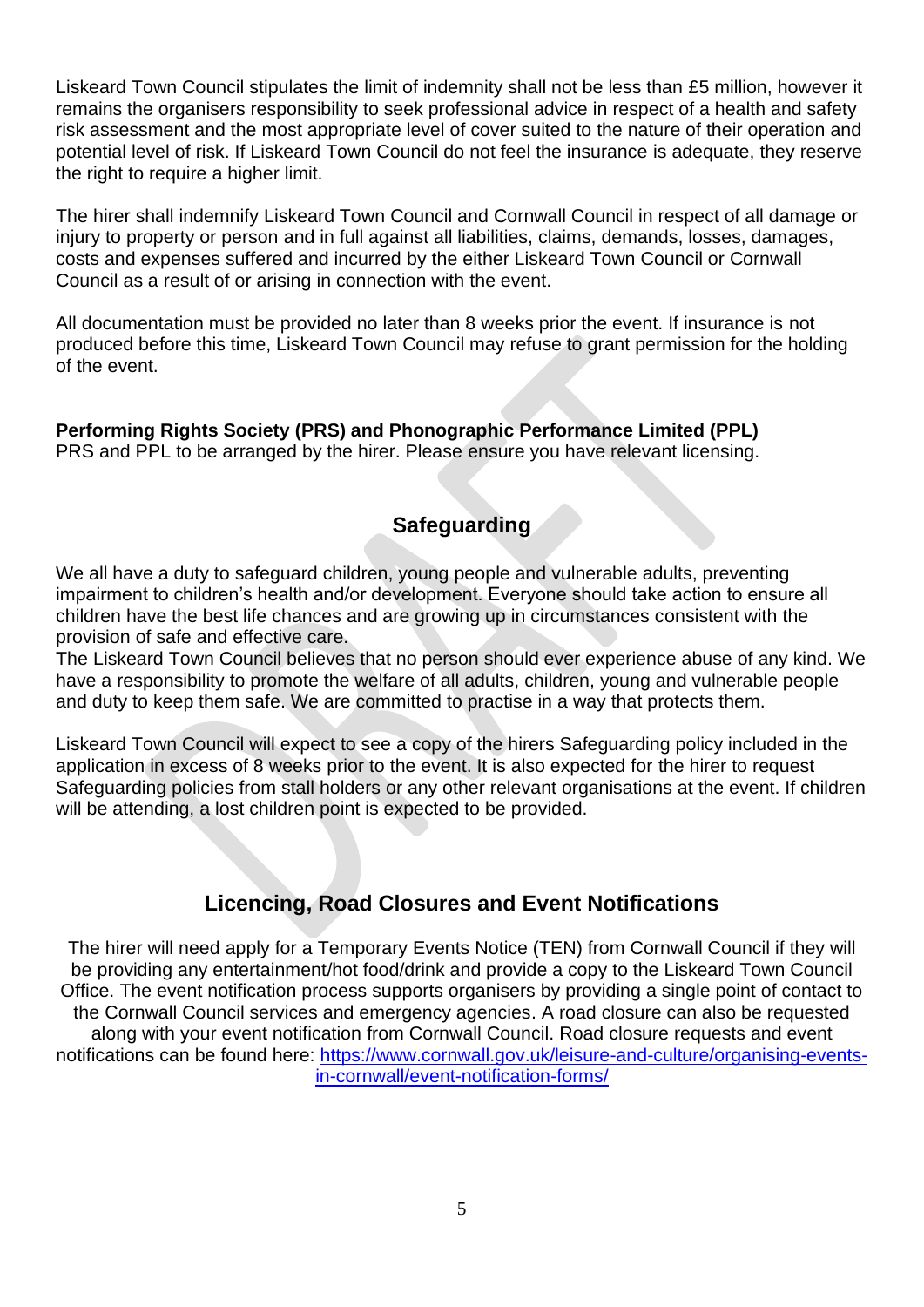## **Health and Safety**

An extensive risk assessment must be undertaken prior to the commencement of the hire and a copy signed and handed in to the Liskeard Town Council Office – a template is included in the Welcome Pack. Further information and guidance can be found at [www.hse.gov.uk.](http://www.hse.gov.uk/)

Liskeard Town Council will not approve any application for an event or activity if the risk assessment is not supplied/approved.

### **Fire Procedure**

A clear and concise emergency fire plan must be made clear to the attendees at the event. All stewards and marshals must be issued with a copy. A copy must be provided to the Liskeard Town Council.

#### **Spillage**

Any spillage must be cleaned up immediately to avoid any accidents and prevent any damage to the grounds.

#### **First Aid**

The hirer must suitably appoint a First Aider which will be available throughout the event. Please find the poster included in the Welcome Pack which will advise you where the closest defibrillator is located.

### **Equality and Diversity**

The Parks shall be open to all, subject to adherence of these rules, regardless of race, gender, sexual orientation, age, disability, religious or political beliefs or marital status. Any form of behaviour that discriminates against individuals or groups of people will not be tolerated.

#### **Dogs**

With the exception of assistance dogs, no dogs are allowed on any of the Parks.

#### **Nuisance**

The hirer must ensure that the noise does not cause a nuisance to people in the neighbourhood.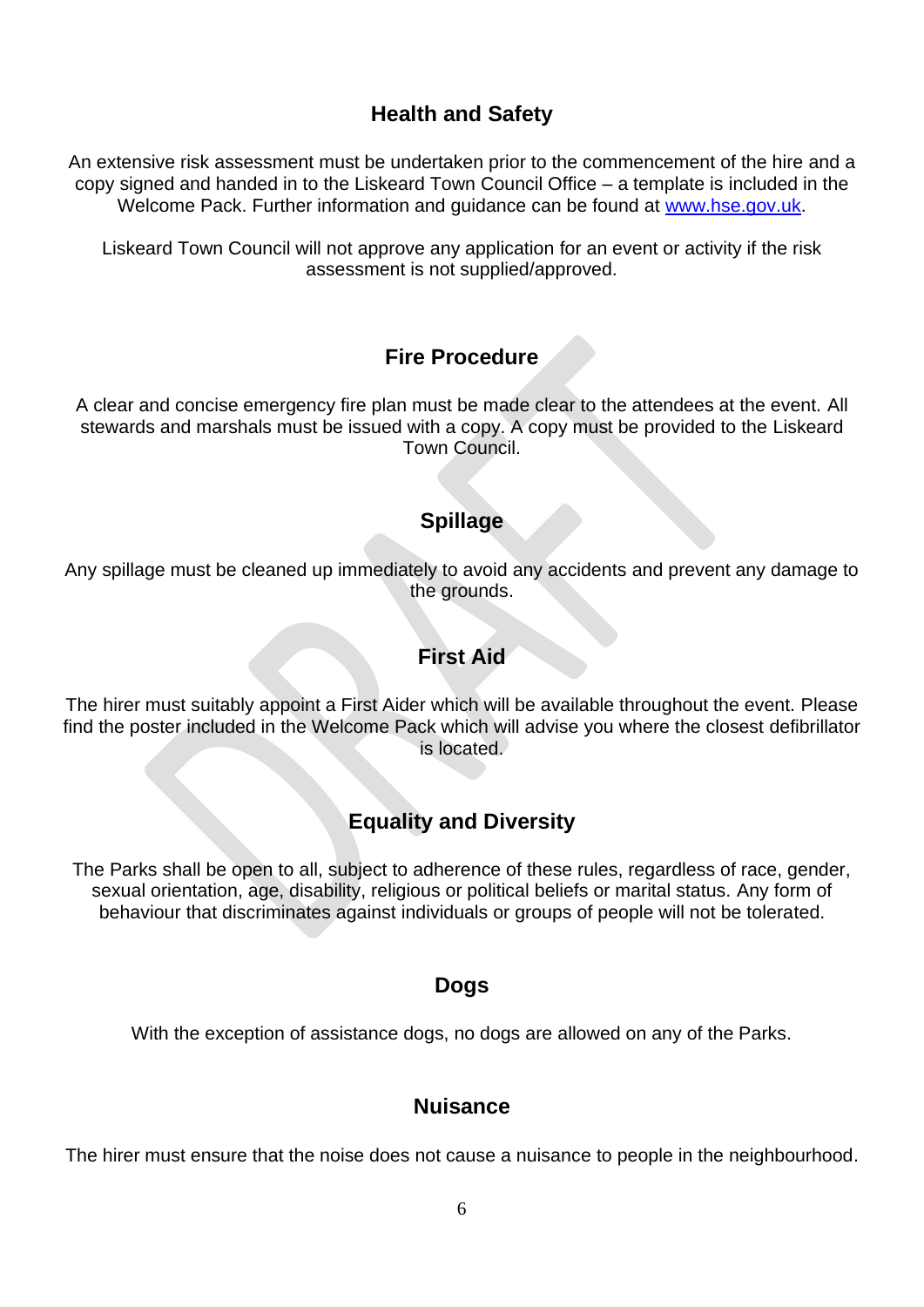## **Disorderly Behaviour**

Good order and decent behaviour must be maintained by persons at the event. Any drunken or disorderly person must be expelled from the Park by the hirer's stewards.

#### **Marshals**

Stewards and Marshals carry out an important function in assisting the organiser maintain a wellmanaged event. Quite often the first point of contact for spectators, members of the public or audience, it is vital that they are fully briefed on the event itself and any important procedures, for example the Fire Procedure. It is equally important that organisers also consider the skills, knowledge and competencies required in each aspect of stewarding and marshalling. More information can be found on the Briefing Stewards and Marshalls within the Welcome Pack.

## **Capacities of the Parks**

The exact capacities of the parks are not defined as the Parks are open public facilities however we expect the hirer to conduct a risk assessment and to manage the number of attendees both at the start of the event and throughout. Guidance can be found in the Managing Crowds document included in the Welcome Pack*.* 

### **Vehicle Access to the Parks**

Vehicle access to Thorn Park and Rapson's Field is not permitted and any items of equipment etc. must only be brought onto the sites manually.

Vehicle access to Westbourne Gardens is permitted for delivery and collection of equipment only, no vehicles are permitted to remain on-site longer than required to load or unload.

To protect the tree roots and structure of the garden, vehicles must not be driven around the gardens but only enter far enough to facilitate unloading.

If you require vehicle access to Westbourne Gardens this must be agreed IN ADVANCE and ALL arrangements approved and coordinated by LTC.

The access route to the Gardens is via the private property known as Westbourne Lodge and LTC will liaise with the occupiers of Westbourne Lodge to minimise any disruption and inconvenience.

DO NOT ATTEMPT TO ACCESS THE GARDENS BY VEHICLE WITHOUT THE TOWN COUNCILS EXPLICIT APPROVAL.